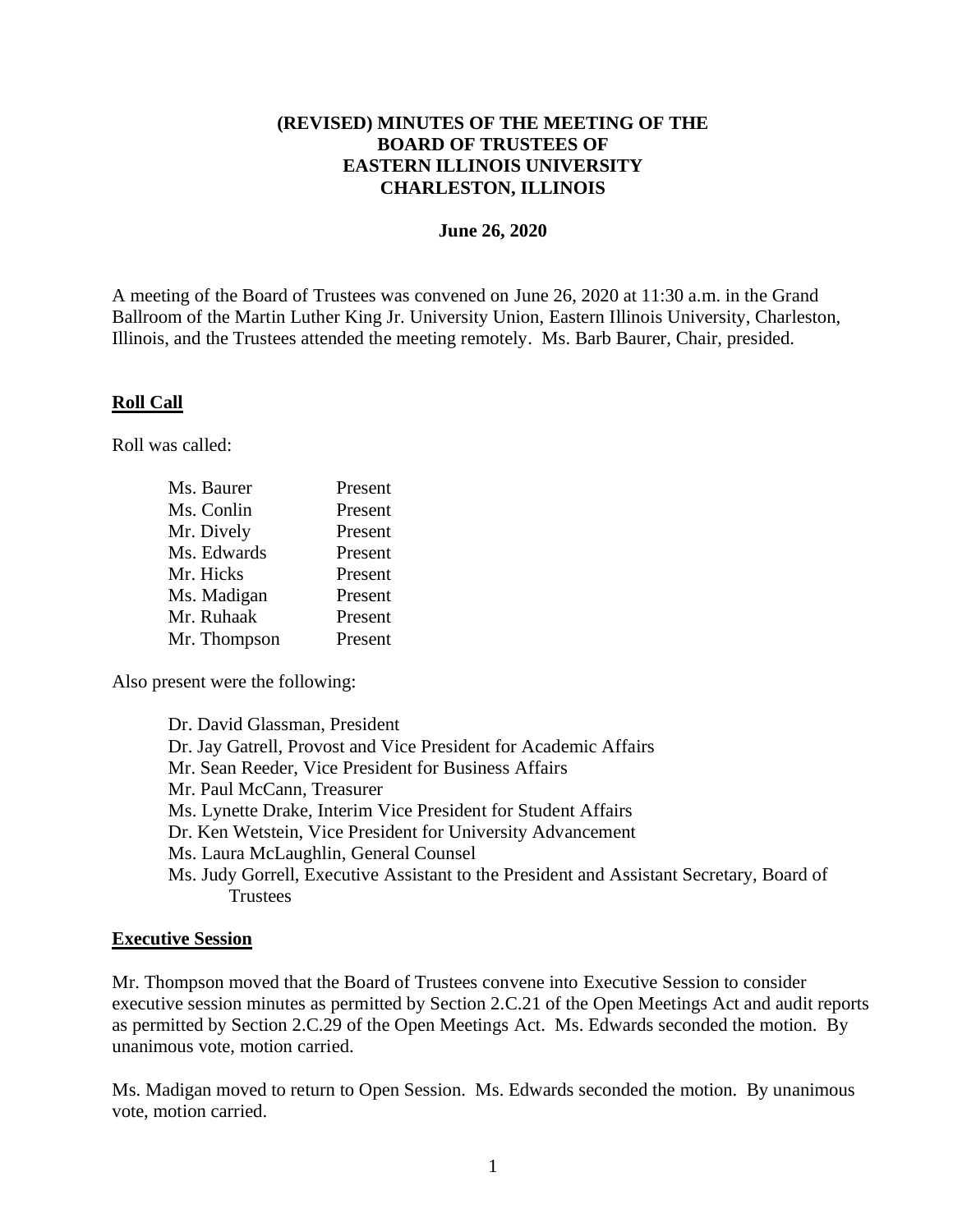## **Information Items**

# **Report from Board Chair**

Chairperson Baurer welcomed everyone. She said goodbye to Paul McCann and hello to Sean Reeder, our new Vice President for Business Affairs. She said goodbye to Kathleen Conlin and thanked her for providing the students' point of view. And, she said goodbye to Lynette Drake who is retiring from EIU after 33 years of service.

## **Committee Reports**

#### Executive/Planning Committee

President Glassman introduced Mr. Sean Reeder, our new Vice President for Business Affairs and provided a Springfield update. Mr. Josh Norman provided an Enrollment Management Update. He also noted that enrollment might be up slightly in the fall. The Board discussed a Proposed Amendment to Board of Trustees Policy Article II, §G.2 – Evaluation of the President and a Proposed Revision to Board of Trustees Regulation Section II.G.7.h – Educational Leave. Both the proposed amendment and the proposed revision are on the agenda this afternoon for a first reading.

#### Finance/Audit Committee

Ms. Madigan reported that the Ms. Leigh Moon discussed the Internal Auditing schedule for FY21 and FY22. Mr. Paul McCann discussed several agenda items with the Committee in detail – the FY21 Preliminary Budget, FY22 Budget Projections, Non-Indentured Reserves, the purchase approvals, the Tuition Recommendation for FY21, the Athletic Budget, and the External Audit Report.

#### Board Relations Committee

The name of the committee has been changed to University Advancement and Alumni Relations Committee. Mr. Ruhaak reported that the Trustees received an annual update from the Foundation and Alumni Association and a review of gifts to date. There is one action items this afternoon – Master Contract for the Alumni Association.

#### Board Regulations – No report

## Academic and Student Affairs Committee

Ms. Edwards reported that the committee received information on the housing/dining recommendations for FY21, discussed the proposed fee adjustments for the Union Operations, Health and Pharmacy, and the Grant-in-Aid. A School of Nursing Update was provided.

## **Action Items**

- 1. Ms. Edwards moved to approve the minutes of the Board Meeting on April 24, 2020. Mr. Hicks seconded the motion. By unanimous vote, motion carried.
- 2. Mr. Thompson moved that executive session minutes from the following dates be released: September 13, 2019, November 15, 2019, and January 24, 2020. Ms. Edwards seconded the motion. By unanimous vote, motion carried.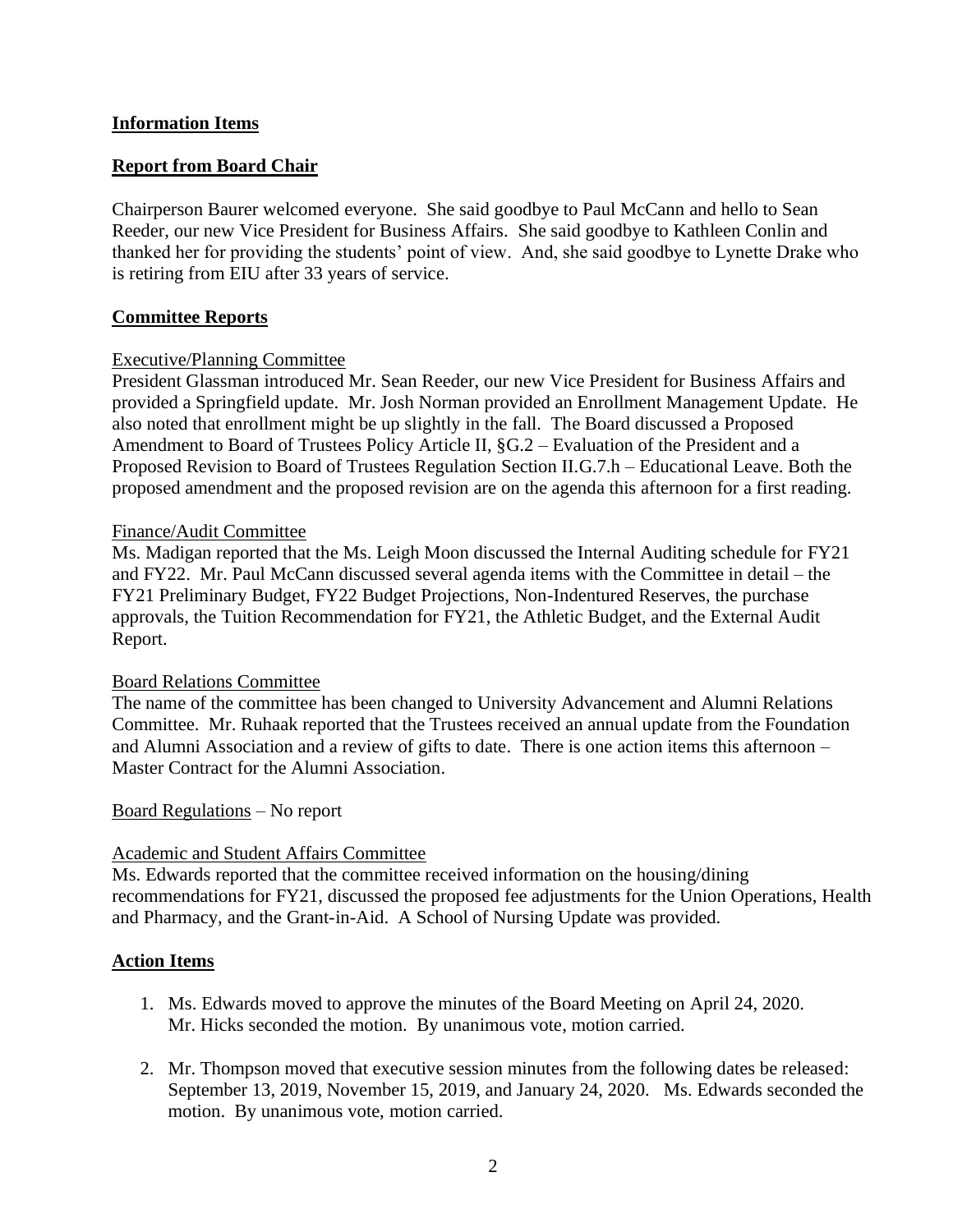3. Ms. Madigan moved to approve the purchase of Student Laundry Equipment and Services from Washlava of Tampa, FL at a cost not to exceed \$110,000 annually. This purchase is for the leasing of student laundry equipment and related services for the period July 1, 2020 through June 30, 2025, with an option to renew for a three-year period followed by an additional two-year period. There are no BEP vendors registered for this commodity. The fund source is Revenue Bond-Housing. Ms. Conlin seconded the motion.

Roll was called and the vote was as follows:

Ms. Conlin Yes Mr. Dively Yes Ms. Edwards Yes Mr. Hicks Yes Ms. Madigan Yes Mr. Ruhaak Yes Mr. Thompson Yes Ms. Baurer Yes

Motion carried.

- 4. Mr. Dively moved to approve the purchase of Digital Displays and Sound from Formetco Sports, Duluth, GA at a cost not to exceed \$548,913.00. This purchase is for new digital displays and sound system for Lantz Arena. The project will include two corner hung video display boards, two ribbon boards and an upgraded sound system for the arena. There are no BEP vendors registered to provide digital displays. The fund source is Gift Funds.
- 5. Mr. Thompson seconded the motion.

Roll was called and the vote was as follows:

| Ms. Conlin   | Yes     |
|--------------|---------|
| Mr. Dively   | Abstain |
| Ms. Edwards  | Yes     |
| Mr. Hicks    | Yes     |
| Ms. Madigan  | Yes     |
| Mr. Ruhaak   | Yes     |
| Mr. Thompson | Yes     |
| Ms. Baurer   | Yes     |
|              |         |

Motion carried.

6. Ms. Madigan moved to approve the tuition recommendations for FY21. Ms. Edwards seconded the motion. By unanimous vote, motion carried.

# **Proposed FY21 Tuition (Fall 2020, Spring 2021, Summer 2021)**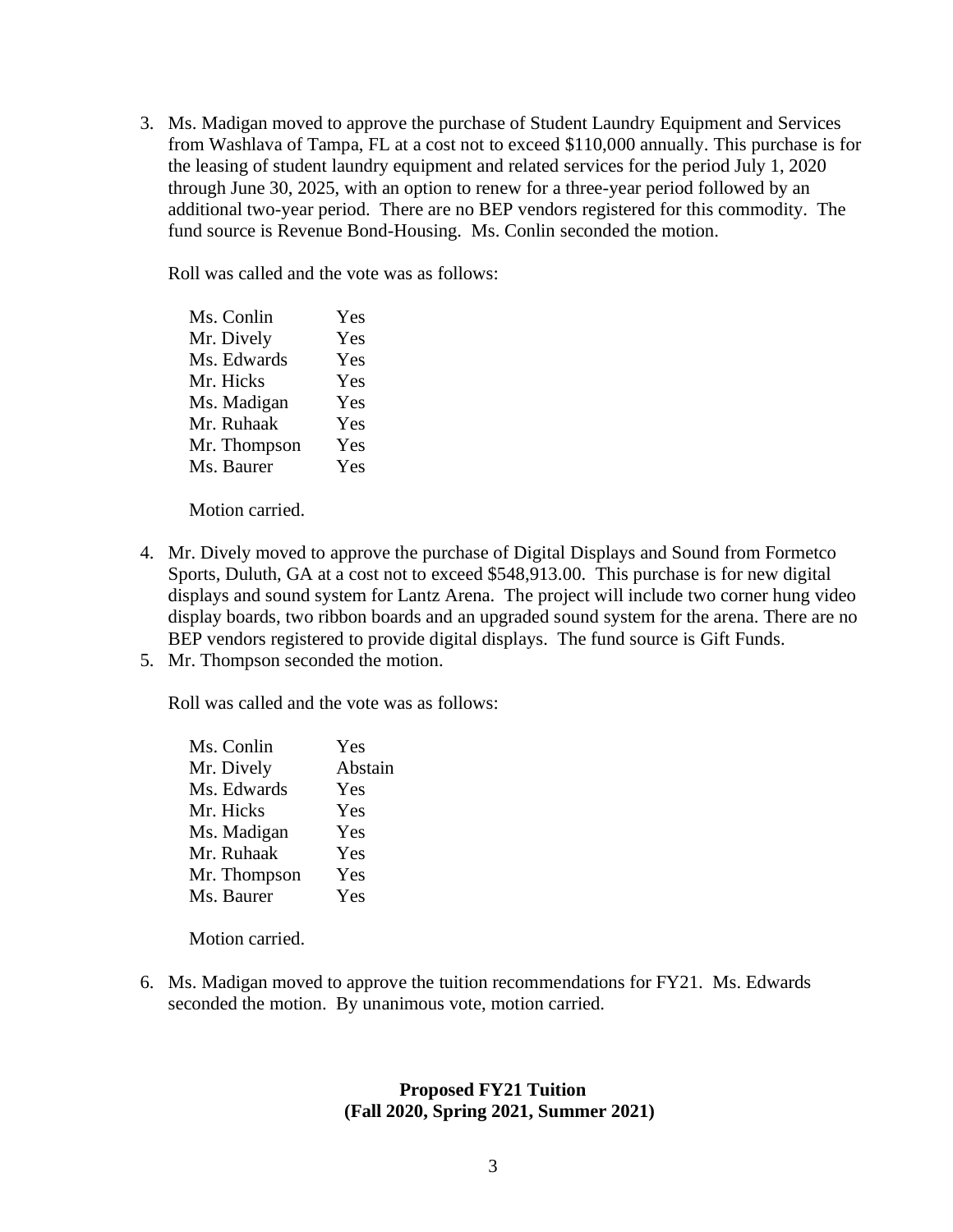**Undergraduate** - A student who has not earned the baccalaureate degree will pay the following tuition:

#### **Illinois Resident**

|                                                         | <b>Present</b> | <b>Proposed</b> | <b>Increase</b> |
|---------------------------------------------------------|----------------|-----------------|-----------------|
| FY21 New Students – Per Semester Hour                   |                | \$308.04        |                 |
| Continuing, Non-guaranteed Students – Per Semester Hour | \$296.00       | \$302.00        | \$6.00          |

Effective FY05, state law (110 ILCS 665/10-120) provides that tuition for new undergraduate Illinois resident students will remain the same for four continuous academic years. The guaranteed tuition rate period is extended for undergraduate degree programs approved by the University for completion in more than four years. The extension is limited to the minimum number of additional semester(s) to complete the program as approved by the University. This list of programs approved by the University for completion in more than four years is maintained by the Provost. In addition, state law limits the tuition increase applied in a continuing resident undergraduate student's fifth and sixth years. Continuing, non-guaranteed students are charged the guaranteed student rate for first fiscal year prior to the current year.

| <b>Previous Resident Rates:</b>              |          |
|----------------------------------------------|----------|
| FY20 Guaranteed Students – Per Semester Hour | \$302.00 |
| FY19 Guaranteed Students – Per Semester Hour | \$296.00 |
| FY18 Guaranteed Students – Per Semester Hour | \$292.00 |
| FY17 Guaranteed Students – Per Semester Hour | \$289.00 |

#### **Non-Resident**

|                                         | <b>Present</b> | <b>Proposed</b> | <b>Increase</b> |
|-----------------------------------------|----------------|-----------------|-----------------|
| FY21 New Students – Per Semester Hour   |                | \$385.05        |                 |
| Continuing Students – Per Semester Hour | \$378.00       | \$385.05        | \$7.05          |
| <b>Previous Non-Resident Rates:</b>     |                |                 |                 |
| FY20 Students – Per Semester Hour       | \$378.00       |                 |                 |
| FY19 Students – Per Semester Hour       | \$370.00       |                 |                 |
| FY18 Students – Per Semester Hour       | \$365.00       |                 |                 |
| FY18 Students – Per Semester Hour       | \$365.00       |                 |                 |

**Note**—Even with the increases in tuition noted above, EIU remains the school with the lowest total attendance cost (tuition and mandatory fees) in the State of Illinois.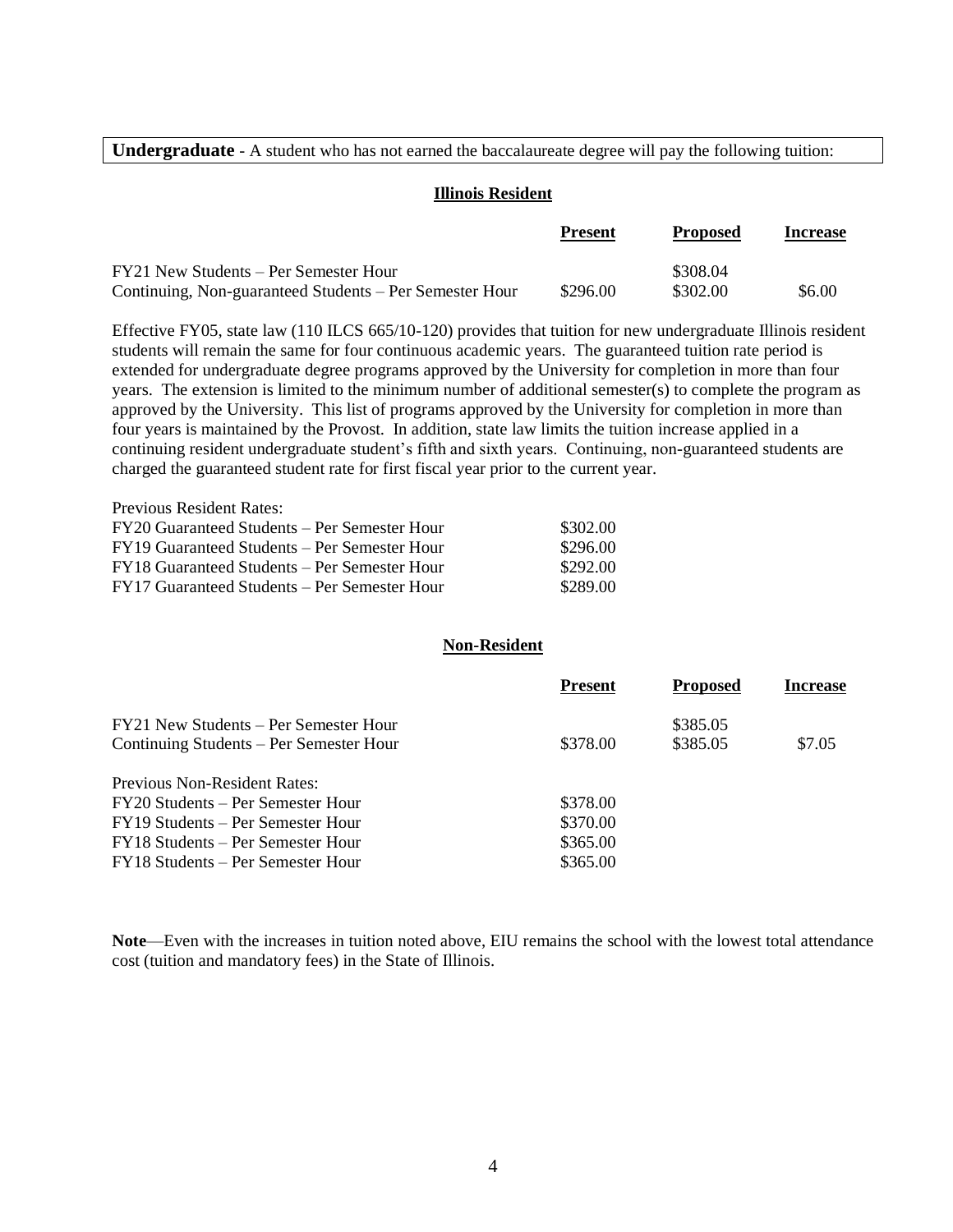## **2020-2021 Tuition Recommendations (Cont.)**

**Graduate -** A post-baccalaureate student will pay the following tuition (regardless of the level of courses in which he/she enrolls):

|                          | <b>Illinois Resident</b> |                |                 |                 |
|--------------------------|--------------------------|----------------|-----------------|-----------------|
|                          |                          | <b>Present</b> | <b>Proposed</b> | <b>Increase</b> |
| Per Semester Hour        |                          | \$306.50       | \$312.63        | \$6.13          |
|                          | <b>Non-Resident</b>      |                |                 |                 |
|                          |                          | <b>Present</b> | <b>Proposed</b> | <b>Increase</b> |
| <b>Per Semester Hour</b> |                          | \$735.60       | \$750.31        | \$14.71         |

- 7. Ms. Edwards moved to approve a 2.3% increase in the Housing/Dining recommendations for FY21. Mr. Ruhaak seconded the motion. By unanimous vote, motion carried.
- 7. Mr. Dively moved to increase the Union/Bond Revenue Fee \$4.01 per semester hour, from \$25.81/semester hour to \$29.82/semester hour. Mr. Thompson seconded the motion. By unanimous vote, motion carried.
- 8. Mr. Thompson moved to increase the Health and Pharmacy Fee \$2.90 per semester hour, from \$10.10/semester hour to \$13.00/semester hour. Ms. Madigan seconded the motion. By unanimous vote, motion carried.
- 9. Ms. Edwards moved to increase the Grant-In-Aid Fee \$.81 per semester hour, from \$16.24/semester hour to \$17.05/semester hour. Ms. Conlin seconded the motion. By unanimous vote, motion carried.
- 10. Mr. Ruhaak moved to approve the FY21 Preliminary Budget and the FY22 Budget Projections. Ms. Madigan seconded the motion. By unanimous vote, motion carried.
- 11. Mr. Thompson moved to approve the adjustments to non-indentured reserves. Approval is requested in order to retain working capital allowances and adequate funds for repair/replacement of equipment and/or relevant facilities, and in accordance with Section V.G.5 of the Board of Trustees Regulations and Sections IV.A.1 and IV.C.2 of the University Guidelines 1982. Board approval is requested to increase/(decrease) reserves as follows: Auxiliary Enterprise –Other -- \$500,000. Re-authorization of capital project reserves is being requested for Capital Projects – Old Main Corridors, Science Building Renovations, Building Security Upgrades, and Lantz Water Infiltration. Per the Guidelines, any remaining balance will revert to the Income Fund. Mr. Hicks seconded the motion. By unanimous vote, motion carried.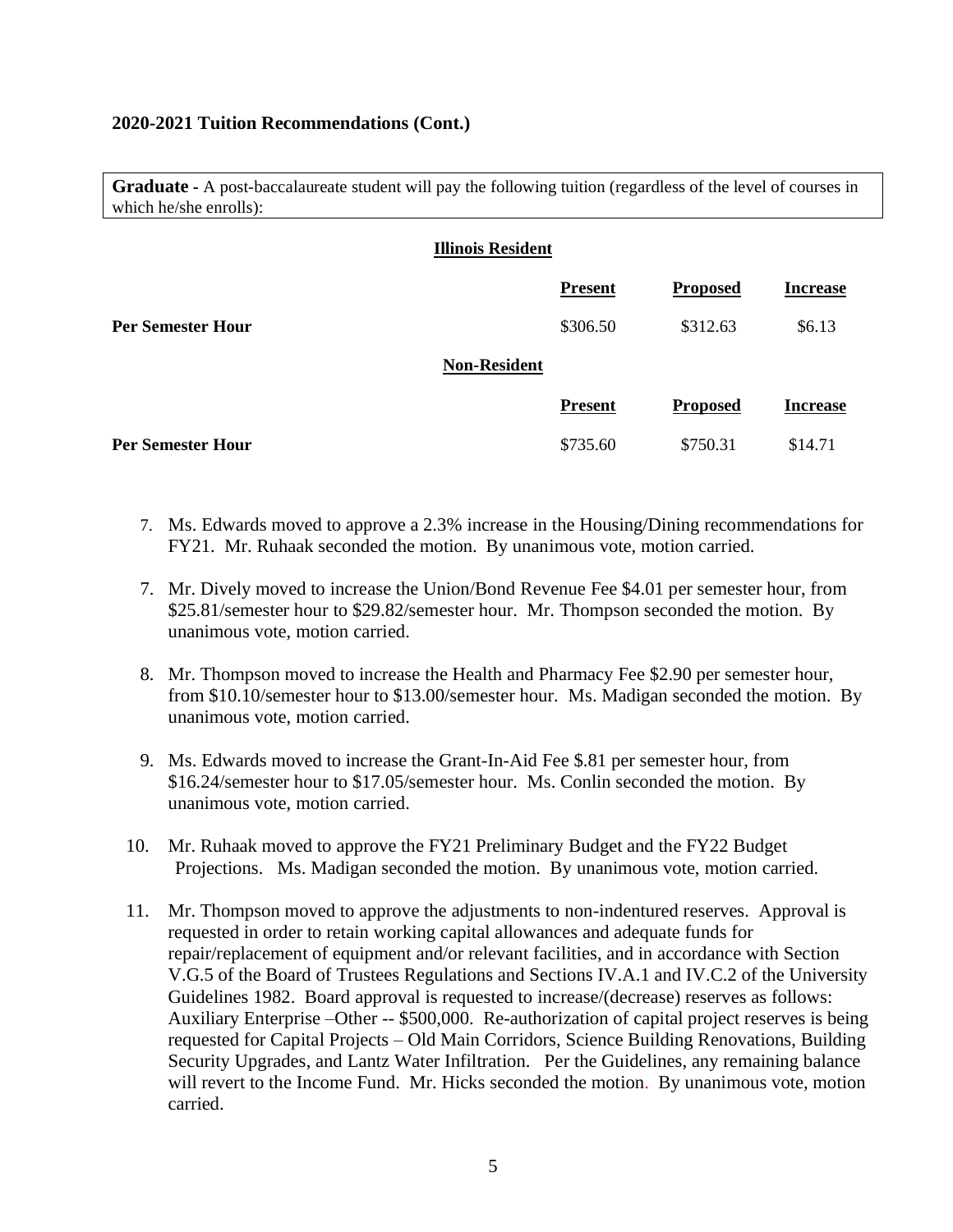- 12. Mr. Dively moved to approve the Budget Approval for Athletics in FY20. Board approval is required when athletic expenditures exceed 1.5% of the university's annual state appropriation. The FY20 Athletic budget percentage was 1.65%. Ms. Conlin seconded the motion. By unanimous vote, motion carried.
- 13. Ms. Edwards moved to approve the Master Contract with EIU Alumni Association. The Master Contract is for one year with four (4) automatic one-year renewals. Mr.Thompson seconded the motion.

Roll was called and the vote was as follows:

| Ms. Conlin   | Yes |
|--------------|-----|
| Mr. Dively   | Yes |
| Ms. Edwards  | Yes |
| Mr. Hicks    | Yes |
| Ms. Madigan  | Yes |
| Mr. Ruhaak   | Yes |
| Mr. Thompson | Yes |
| Ms. Baurer   | Yes |
|              |     |

Motion carried.

- 14. First Reading: Proposed Amendment to Board of Trustees Policy Article II, §G.2 Evaluation of the President. No action required since it is the first reading.
- 15. First Reading: Proposed Revision to Board of Trustees Regulation Section II.G.7.h Educational Leave. No action required since it is the first reading.
- 16. Mr. Thompson moved to approve the 2021 Board Meeting Calendar: Friday, January 22, 2021, Friday, April 23, 2021, Friday, June 25, 2021, Saturday, June 26, 2021 (Board Retreat), Friday, September 10, 2021, and Friday, November 12, 2021. Meetings are subject to change with adequate notice. All regular meetings will be held on the campus of Eastern Illinois University in Charleston, Illinois, unless other notice is given. Ms. Madigan seconded the motion. By unanimous vote, motion carried.

## **Information Items (continued)**

## **President's Report**

Dr. Glassman thanked the technical staff who assisted with the setup for the Board meeting. Paul McCann introduced the presentation for the afternoon.

Mr. Tim Zimmer, Director of Facilities Planning and Management gave a presentation: Capital Investment in EIU Facilities. Mr. Zimmer gave an overview of several Capital Investments, including a New Science Building, ADA Upgrades, McAfee Gymnasium Masonry, HVAC Upgrades—Old Main & Blair Hall, Campus Electrical Upgrades, Life Science HVAC & Piping, Classroom Remodels, Nursing Program, Booth Stairs, and O'Brien Stadium Victory Suite.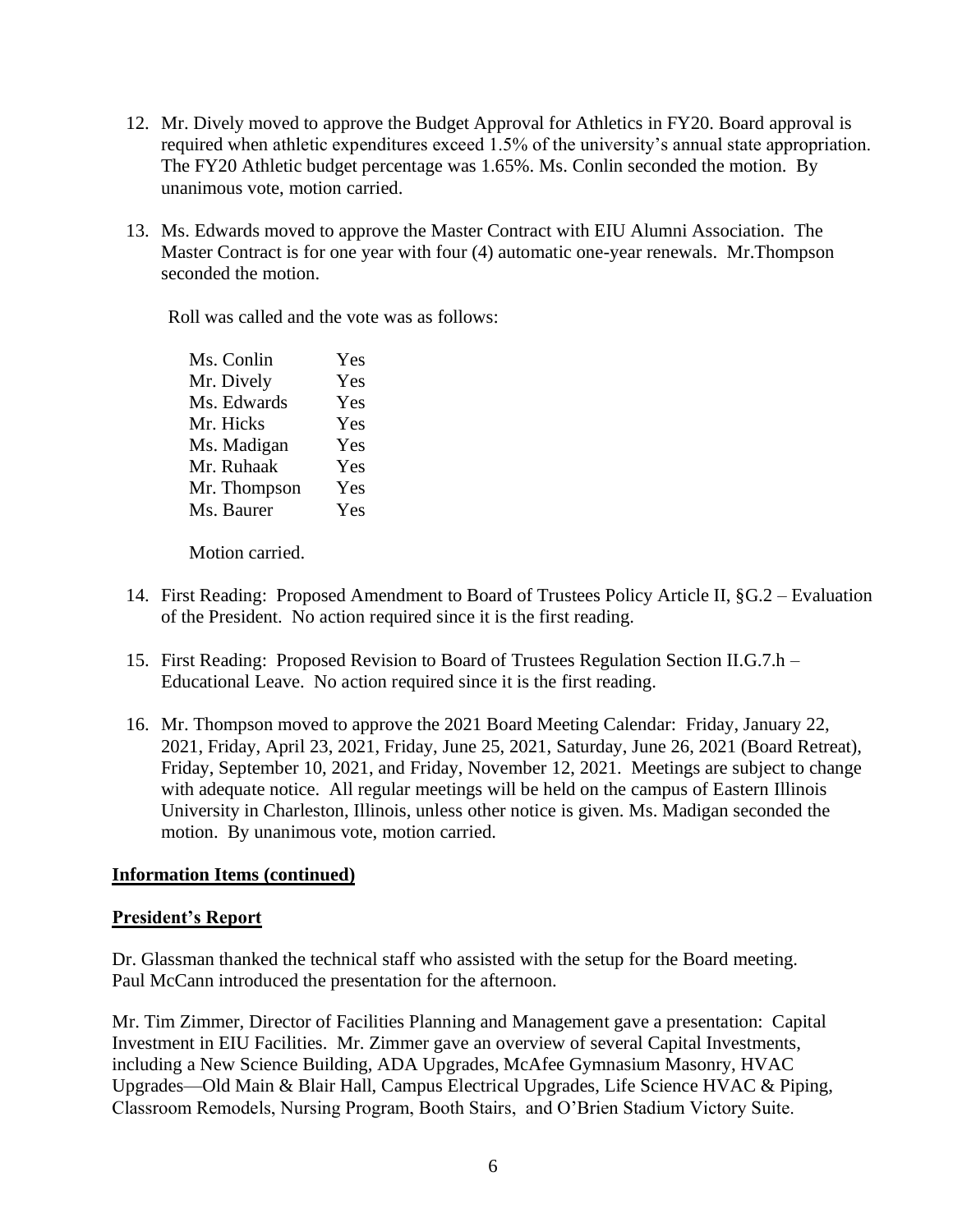# **Reports from Constituencies**

Faculty Senate – No report

Staff Senate -- No report

Student Government – Ms. Carson Gordon spoke to the Trustees on behalf of Student Government about some of the recent student events during this difficult time.

#### **Summary of Purchases \$100,000 - \$249,999**

| <b>Vendor</b>                 | <b>Type of Purchase</b>                      | <b>Bids</b> | <b>Amount</b> |
|-------------------------------|----------------------------------------------|-------------|---------------|
|                               |                                              |             |               |
| Sage Publications Inc.        | <b>Textbooks</b>                             | (A)         | \$110,000.00  |
| MacMillan Holdings LLC        | <b>Textbooks</b>                             | (B)         | \$200,000.00  |
| WW Norton and Co.             | <b>Textbooks</b>                             | (C)         | \$125,000.00  |
| McGraw-Hill                   | <b>Textbooks</b>                             | (D)         | \$400,000.00  |
| Cengage Learning              | <b>Textbooks</b>                             | (E)         | \$400,000.00  |
| <b>Pearson Education</b>      | <b>Textbooks</b>                             | (F)         | \$500,000.00  |
| John Wiley and Sons Inc.      | <b>Textbooks</b>                             | (G)         | \$110,000.00  |
| <b>MBS</b> Textbook           | <b>Textbooks</b>                             | (H)         | \$100,000.00  |
| <b>Ohio Valley Conference</b> | <b>Funding for Arbiter System</b>            | (I)         | \$170,000.00  |
| D <sub>2</sub> L              | Software License                             | (J)         | \$134,000.00  |
| McLane Food Service Dist.     | Edibles and Non-edibles Chick-Fil-A          | (K)         | \$150,000.00  |
| City of Charleston            | <b>Fire Protection</b>                       | (L)         | \$360,000.00  |
| Gobi                          | <b>Library Books</b>                         | (M)         | \$130,000.00  |
| Medicat                       | <b>Electronic Medical Records Management</b> | (N)         | \$110,000.00  |

(A) IPHEC Contract #1645; Exempt per V.B.1.d. of Board Regulations

(B) IPHEC Contract #1950; Exempt per V.B.1.d. of Board Regulations

(C) IPHEC Contract #1923; Exempt per V.B.1.d. of Board Regulations

(D) IPHEC Contract #1904; Exempt per V.B.1.d. of Board Regulations

(E) IPHEC Contract #1902; Exempt per V.B.1.d. of Board Regulations

(F) IPHEC Contract #1915; Exempt per V.B.1.d. of Board Regulations

(G) IPHEC Contract #1908; Exempt per V.B.1.d. of Board Regulations

(H) IPHEC Contract #17ALC; Exempt per V.B.1.d. of Board Regulations

(I) Exempt per Illinois Procurement Code—30 ILCS 500/1-13(b)(4)

(J) IPHEC Contract #1803; Exempt per V.B.1.d. of Board Regulations

(K) Contract #BP018775; Exempt per V.B.1.d. of Board Regulations

(L) Statutory authority—110 ILCS 665/10-40

(M) Exempt per Illinois Procurement Code—30 ILCS 500/1-13(b)(5)

(N) Original five year contract in 2017 was for \$90,000; added texting and mobile self-check-in services which increased the value of the contract.